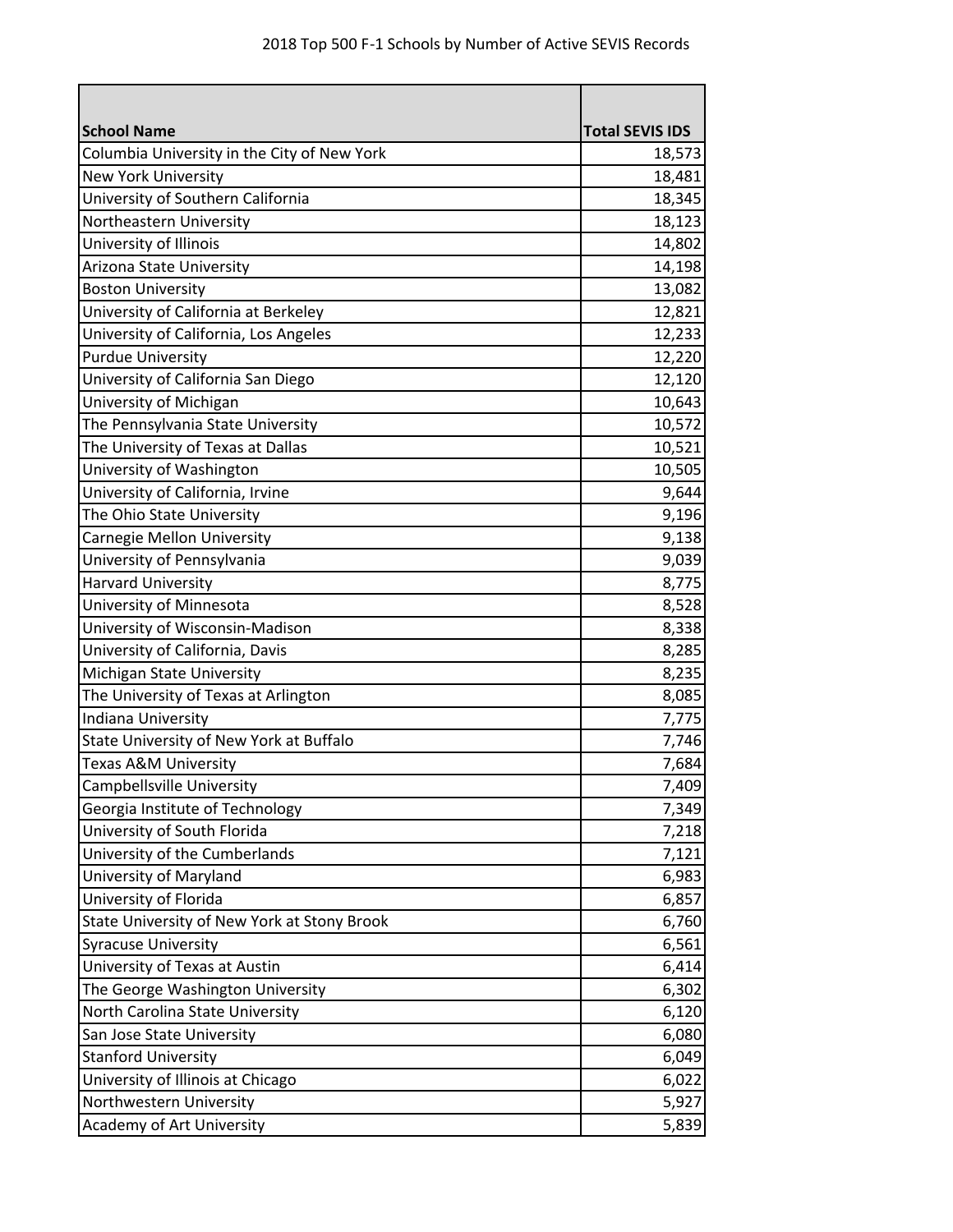| The New School                                  | 5,798 |
|-------------------------------------------------|-------|
| Harrisburg University of Science & Technology   | 5,721 |
| Duke University, Med.Ctr., & Health Sys.        | 5,693 |
| Illinois Institute of Technology                | 5,633 |
| The University of Chicago                       | 5,579 |
| University of Houston-System                    | 5,535 |
| <b>New York University</b>                      | 5,158 |
| University of Arizona                           | 5,123 |
| University of Rochester                         | 5,086 |
| Iowa State University of Science and Technology | 5,063 |
| Johns Hopkins University-Homewood Campus        | 4,938 |
| <b>Oregon State University</b>                  | 4,887 |
| Massachusetts Institute of Technology           | 4,863 |
| University of Cincinnati                        | 4,852 |
| Washington University in St. Louis              | 4,800 |
| Temple University--A Commonwealth University    | 4,762 |
| University of California, Santa Barbara         | 4,703 |
| University of Pittsburgh                        | 4,619 |
| University of Miami                             | 4,274 |
| Stevens Institute of Technology                 | 4,258 |
| University of Colorado Boulder                  | 4,257 |
| <b>Yale University</b>                          | 4,222 |
| University of Massachusetts Amherst             | 4,203 |
| <b>Drexel University</b>                        | 4,179 |
| California State University Fullerton           | 4,088 |
| Rochester Institute of Technology               | 4,006 |
| Florida International University                | 3,887 |
| <b>AUBURN UNIVERSITY</b>                        | 3,859 |
| <b>George Mason University</b>                  | 3,839 |
| Rutgers, the State University of New Jersey     | 3,834 |
| University of Delaware                          | 3,809 |
| Savannah College of Art and Design              | 3,805 |
| University of Connecticut                       | 3,698 |
| State University of New York at Binghamton      | 3,648 |
| Miami University                                | 3,614 |
| University of Nebraska-Lincoln                  | 3,586 |
| University of Oregon                            | 3,546 |
| Georgia State University                        | 3,526 |
| Rutgers, the State University of New Jersey     | 3,483 |
| New Jersey Institute of Technology              | 3,438 |
| <b>Fordham University</b>                       | 3,397 |
| University of North Texas                       | 3,383 |
| Case Western Reserve University                 | 3,373 |
| <b>Emory University</b>                         | 3,365 |
| Kent State University                           | 3,310 |
| San Diego State University                      | 3,267 |
| University of Utah                              | 3,248 |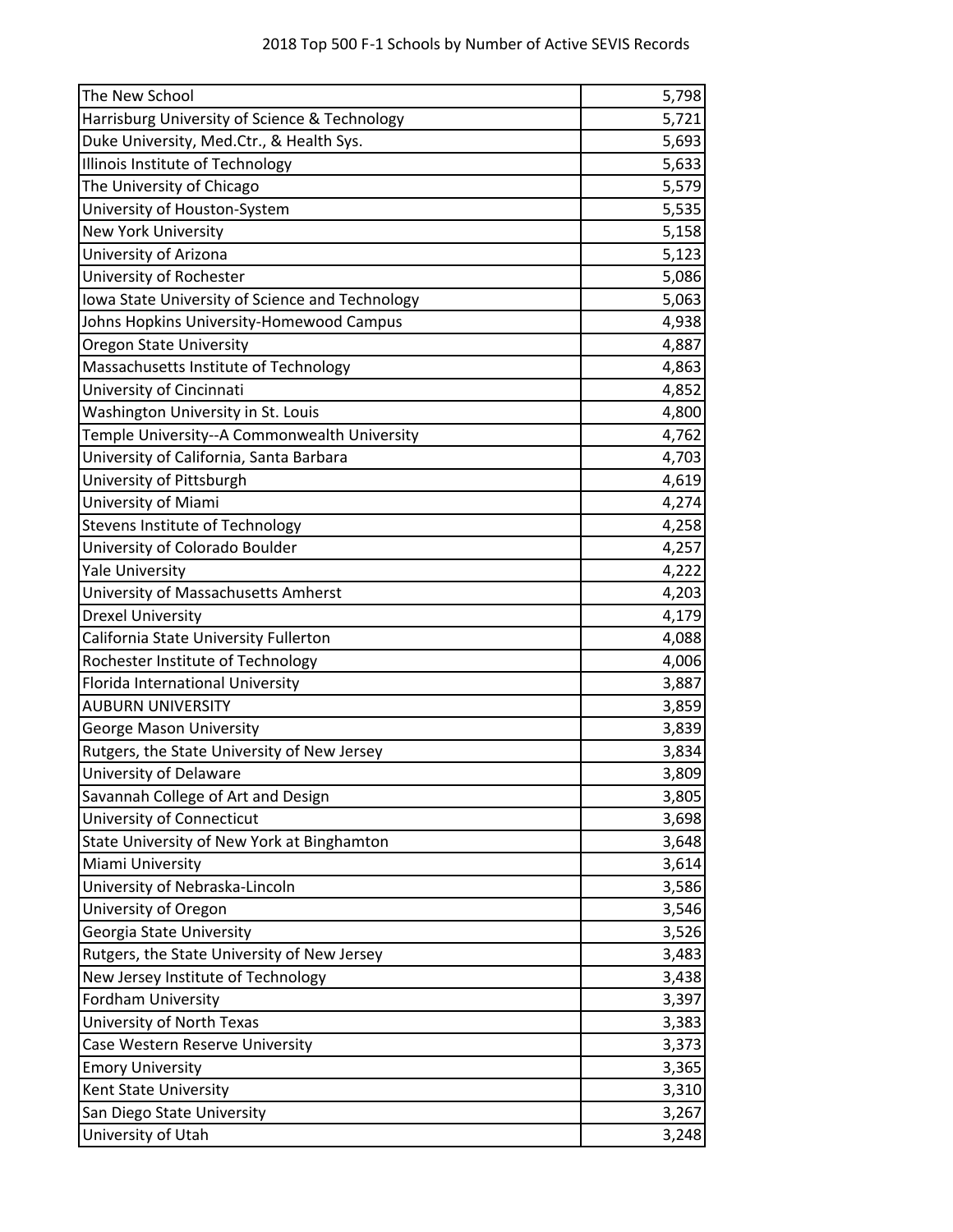| <b>School of Visual Arts</b>                        | 3,221 |
|-----------------------------------------------------|-------|
| University of Virginia                              | 3,221 |
| The City University of New York                     | 3,179 |
| Texas A&M University-Kingsville                     | 3,156 |
| University of Central Florida                       | 3,111 |
| <b>Texas Tech University</b>                        | 3,077 |
| University of North Carolina at Charlotte           | 3,046 |
| <b>Wilmington University</b>                        | 3,027 |
| UNIVERSITY OF CENTRAL MISSOURI                      | 3,027 |
| Colorado State University                           | 2,965 |
| California State University, Northridge             | 2,882 |
| <b>Berklee College of Music</b>                     | 2,815 |
| University of North Carolina at Chapel Hill         | 2,809 |
| <b>West Virginia University</b>                     | 2,789 |
| De Anza College                                     | 2,774 |
| University of Massachusetts Boston                  | 2,748 |
| EF International Language Schools, Inc.             | 2,722 |
| <b>Washington State University</b>                  | 2,719 |
| <b>PACE UNIVERSITY</b>                              | 2,710 |
| Oklahoma State University                           | 2,703 |
| <b>Princeton University</b>                         | 2,697 |
| Virginia Polytechnic Institute and State University | 2,693 |
| Georgetown University                               | 2,682 |
| <b>ASA College</b>                                  | 2,682 |
| Northwestern Polytechnic University                 | 2,656 |
| University of Kansas                                | 2,647 |
| California State University Long Beach              | 2,604 |
| Southern Methodist University                       | 2,600 |
| University of California, Berkeley Extension        | 2,599 |
| The University of Georgia                           | 2,587 |
| <b>Boston College</b>                               | 2,573 |
| University of South Carolina                        | 2,553 |
| University of California, Riverside                 | 2,533 |
| University of Missouri-Columbia                     | 2,496 |
| <b>Rice University</b>                              | 2,488 |
| UCI Division of Continuing Education                | 2,487 |
| <b>Portland State University</b>                    | 2,483 |
| The University of Toledo                            | 2,474 |
| <b>Brown University</b>                             | 2,470 |
| Indiana University                                  | 2,462 |
| WESTERN MICHIGAN UNIVERSITY                         | 2,455 |
| University of California, Santa Cruz                | 2,445 |
| University of San Francisco                         | 2,444 |
| Pratt Institute                                     | 2,438 |
| <b>Wayne State University</b>                       | 2,425 |
| EF International Language Schools, Inc.             | 2,417 |
| University of Oklahoma                              | 2,389 |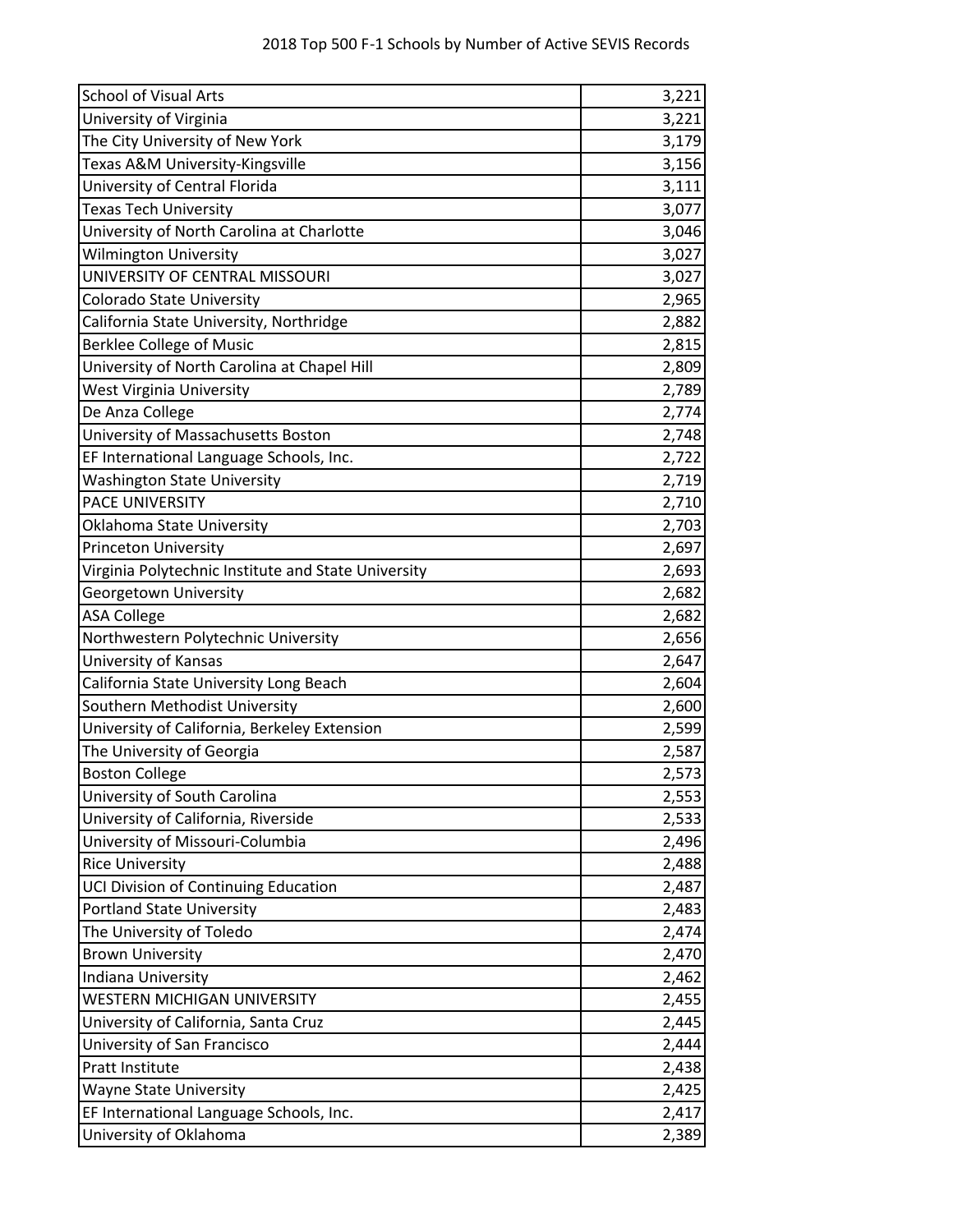| University at Albany, State University of NY        | 2,373 |
|-----------------------------------------------------|-------|
| The American University                             | 2,371 |
| Florida State University                            | 2,361 |
| Kansas State University                             | 2,312 |
| University of Missouri-Kansas City                  | 2,293 |
| University of Bridgeport                            | 2,275 |
| <b>Brandeis University</b>                          | 2,265 |
| University of Houston-Clear Lake                    | 2,241 |
| <b>Cleveland State University</b>                   | 2,225 |
| New York Film Academy                               | 2,209 |
| Virginia Polytechnic Institute and State University | 2,207 |
| The University of Texas at El Paso                  | 2,197 |
| Rensselaer Polytechnic Institute                    | 2,196 |
| <b>Brigham Young University</b>                     | 2,193 |
| Louisiana State University and A&M College          | 2,159 |
| Worcester Polytechnic Institute                     | 2,129 |
| <b>Wichita State University</b>                     | 2,095 |
| <b>Hult International Business School</b>           | 2,052 |
| <b>Suffolk University</b>                           | 2,033 |
| <b>Wright State University</b>                      | 2,016 |
| The Johns Hopkins University                        | 1,997 |
| CALIFORNIA STATE UNIVERSITY, LOS ANGELES            | 1,996 |
| The Vanderbilt University                           | 1,996 |
| University of Kentucky                              | 1,991 |
| American Language Institute                         | 1,953 |
| University of Notre Dame du Lac                     | 1,945 |
| University of Dayton                                | 1,927 |
| University of Massachusetts Lowell                  | 1,912 |
| <b>Clemson University</b>                           | 1,912 |
| University of Wisconsin Milwaukee                   | 1,905 |
| <b>Missouri State University</b>                    | 1,881 |
| <b>Coast Community College District</b>             | 1,878 |
| American Language Communication Center              | 1,872 |
| University of Colorado Denver                       | 1,853 |
| California State University, East Bay               | 1,842 |
| Southern Illinois University Carbondale             | 1,841 |
| <b>Edmonds Community College</b>                    | 1,840 |
| University of Arkansas                              | 1,829 |
| University of California, San Diego, Extension      | 1,829 |
| Rutgers, the State University of New Jersey         | 1,827 |
| School of the Art Institute of Chicago              | 1,816 |
| Northern Illinois University                        | 1,815 |
| University of Illinois at Springfield               | 1,814 |
| St. Cloud State University                          | 1,767 |
| University of Nevada, Las Vegas                     | 1,765 |
| <b>Bentley University</b>                           | 1,747 |
| Monroe College                                      | 1,730 |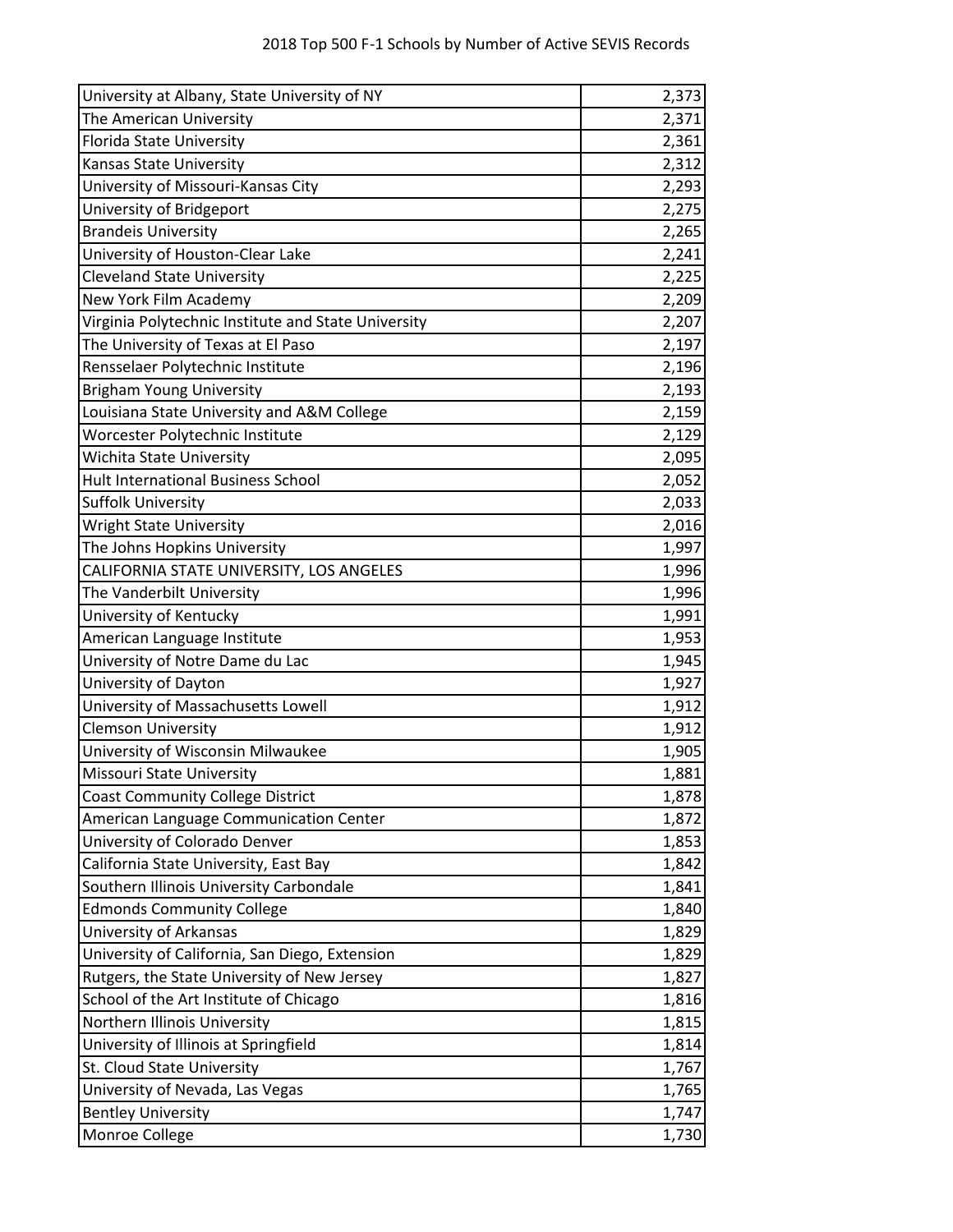| <b>Pepperdine University</b>                            | 1,714 |
|---------------------------------------------------------|-------|
| <b>SANTA CLARA UNIVERSITY</b>                           | 1,701 |
| University of Denver                                    | 1,700 |
| Southern Arkansas University                            | 1,685 |
| <b>Hult International Business School</b>               | 1,682 |
| <b>Tulane University</b>                                | 1,671 |
| Virginia Commonwealth University                        | 1,670 |
| The University of Alabama                               | 1,669 |
| <b>Tufts University</b>                                 | 1,656 |
| Brigham Young University - Idaho                        | 1,637 |
| Lehigh University                                       | 1,624 |
| The University of Akron                                 | 1,599 |
| University of Texas at San Antonio                      | 1,599 |
| Michigan Technological University                       | 1,593 |
| University of New Mexico                                | 1,572 |
| DePaul University                                       | 1,571 |
| St. John's University                                   | 1,563 |
| Fashion Institute of Technology, State University of NY | 1,560 |
| <b>Ohio University</b>                                  | 1,560 |
| <b>Babson College</b>                                   | 1,551 |
| University of New Haven                                 | 1,543 |
| University of California, Riverside-Extension           | 1,532 |
| The University of Tennessee                             | 1,525 |
| Dartmouth College                                       | 1,520 |
| Teachers College, Columbia University                   | 1,518 |
| UC Davis Extension, International Programs              | 1,507 |
| <b>Richland College</b>                                 | 1,505 |
| University of Maryland, Baltimore County                | 1,494 |
| San Diego Univ. for Integrative Studies                 | 1,477 |
| <b>Shoreline Community College</b>                      | 1,477 |
| University of Missouri                                  | 1,475 |
| <b>International American University</b>                | 1,473 |
| Nova Southeastern University                            | 1,473 |
| California State Polytechnic University Pomona          | 1,451 |
| Maharishi University of Management                      | 1,450 |
| Texas A&M University-Commerce                           | 1,445 |
| Hofstra University                                      | 1,441 |
| <b>Silicon Valley University</b>                        | 1,427 |
| ArtCenter College of Design                             | 1,426 |
| The University of Tampa                                 | 1,407 |
| Fairleigh Dickinson University                          | 1,404 |
| San Francisco State University (SFSU)                   | 1,398 |
| University of Michigan - Dearborn                       | 1,388 |
| Johnson & Wales University                              | 1,386 |
| <b>International Technological University</b>           | 1,367 |
| Northern Arizona University                             | 1,359 |
| California State University                             | 1,350 |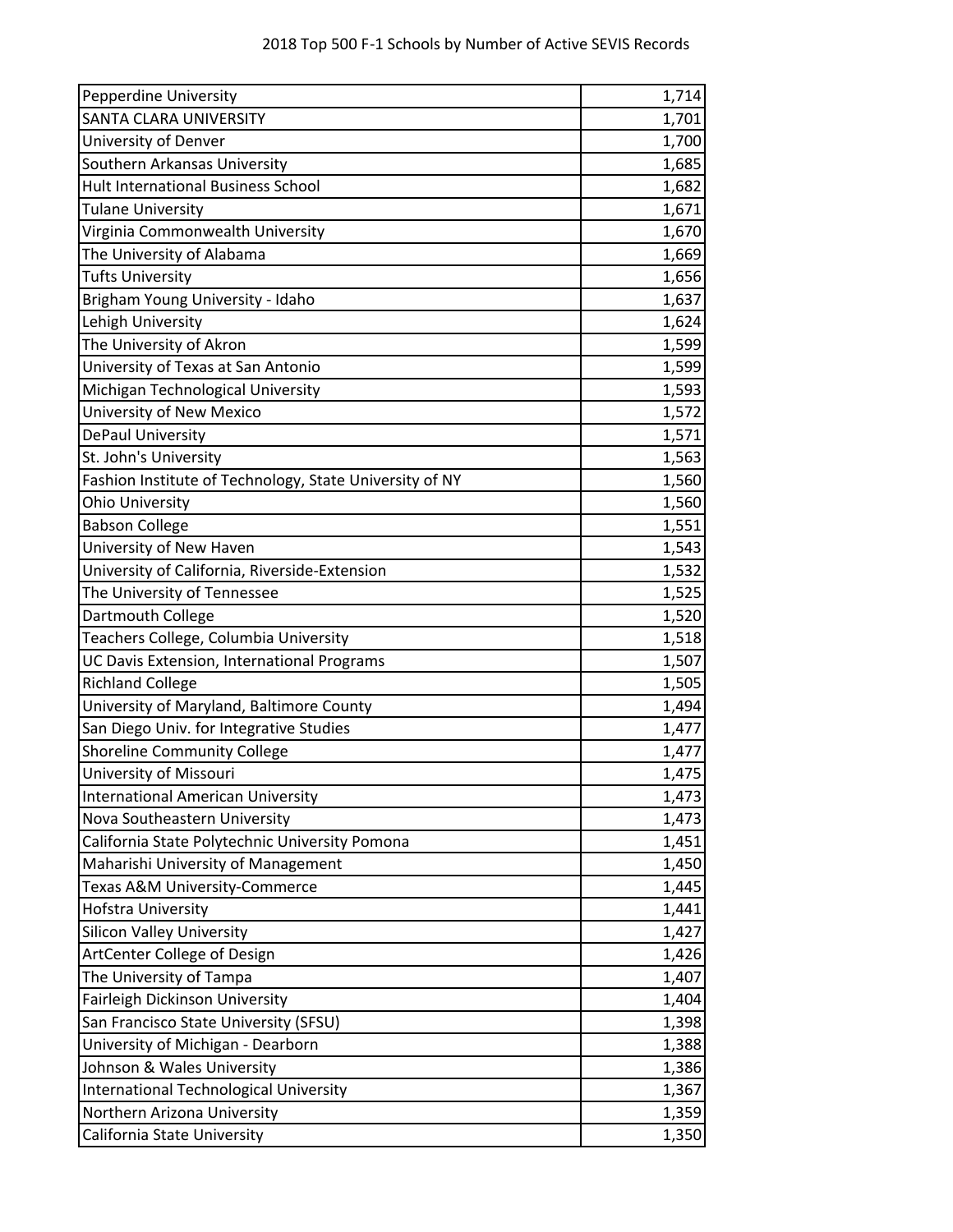| Spanish-American Institute                         | 1,349 |
|----------------------------------------------------|-------|
| Pasadena City College                              | 1,343 |
| Rhode Island School of Design                      | 1,338 |
| University of Southern California                  | 1,316 |
| Southern New Hampshire University                  | 1,315 |
| <b>Central Michigan University</b>                 | 1,310 |
| UNIVERSITY OF CENTRAL OKLAHOMA                     | 1,299 |
| University of Alabama at Birmingham                | 1,279 |
| Loyola University Chicago                          | 1,273 |
| Lawrence Technological University                  | 1,249 |
| University of Nebraska                             | 1,248 |
| <b>Bunker Hill Community College</b>               | 1,246 |
| Saint Louis University                             | 1,239 |
| University of Hawaii at Manoa                      | 1,238 |
| UTAH VALLEY UNIVERSITY                             | 1,234 |
| Northwest Missouri State University                | 1,221 |
| <b>New Mexico State University</b>                 | 1,210 |
| EF International Language Schools, Inc.            | 1,205 |
| New England College                                | 1,203 |
| <b>Florida Atlantic University</b>                 | 1,202 |
| California Institute of Technology                 | 1,198 |
| <b>Full Sail University</b>                        | 1,192 |
| University of New Hampshire                        | 1,192 |
| <b>Foothill College</b>                            | 1,188 |
| The City University of New York                    | 1,171 |
| The University of Tulsa                            | 1,162 |
| Seattle University                                 | 1,162 |
| Lindenwood University                              | 1,159 |
| UNIVERSITY OF CENTRAL MISSOURI                     | 1,156 |
| The Pennsylvania State University                  | 1,154 |
| <b>Clark University</b>                            | 1,152 |
| Loyola Marymount University                        | 1,141 |
| The University of Texas Rio Grande Valley          | 1,133 |
| California State University, San Bernardino        | 1,130 |
| <b>Wake Forest University</b>                      | 1,127 |
| EF International Language Schools, Inc.            | 1,126 |
| The Johns Hopkins University: Medical Institutions | 1,126 |
| <b>Sacred Heart University</b>                     | 1,122 |
| South Dakota State University                      | 1,122 |
| Texas Southern University                          | 1,120 |
| <b>Campus Education</b>                            | 1,108 |
| <b>Bowling Green State University</b>              | 1,097 |
| University of La Verne                             | 1,090 |
| Southeast Missouri State University                | 1,089 |
| Middle Tennessee State University                  | 1,083 |
| Savannah College of Art and Design                 | 1,081 |
| Morgan State University                            | 1,070 |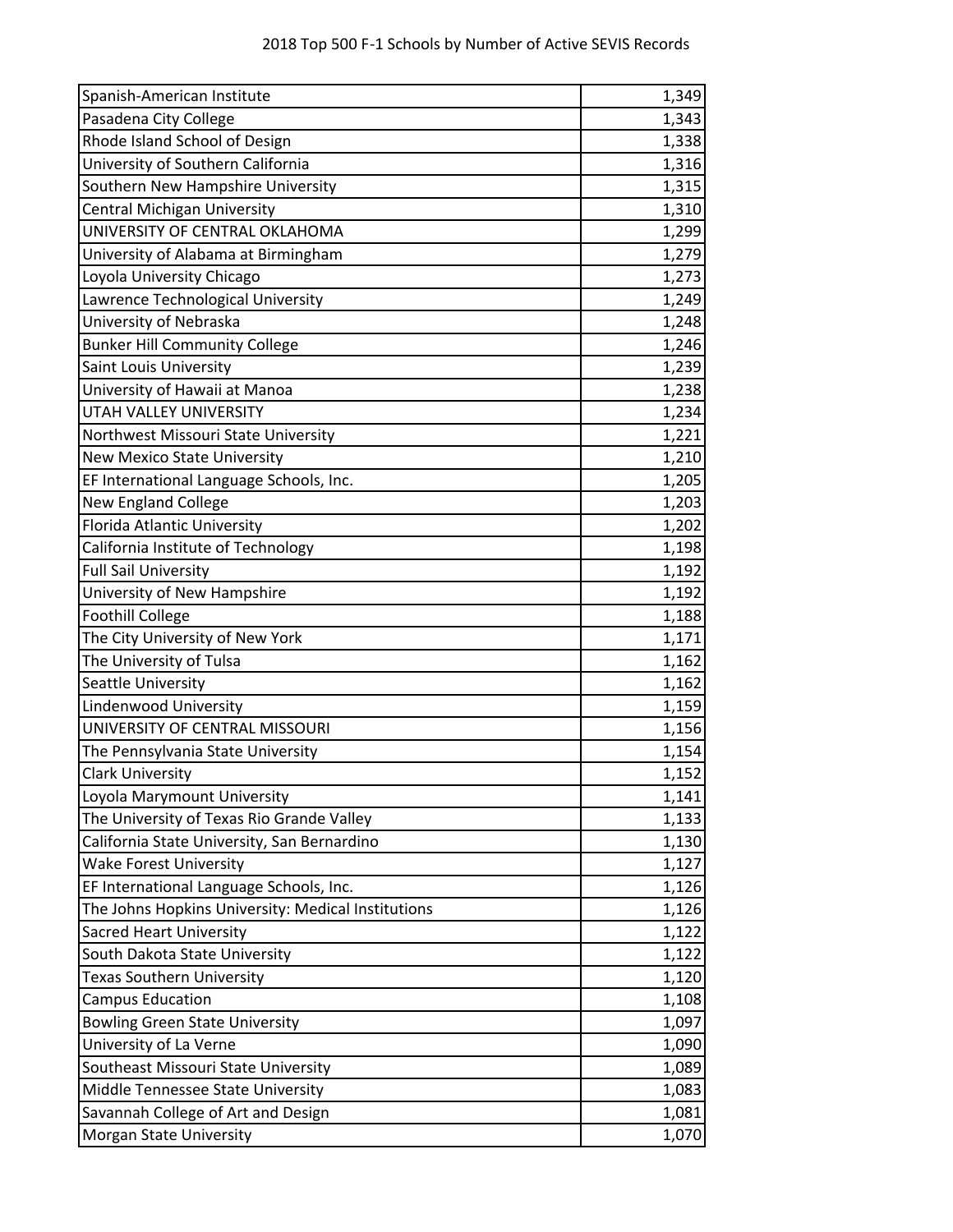| Kaplan International                            | 1,066 |
|-------------------------------------------------|-------|
| The University of Vermont                       | 1,058 |
| The City University of New York                 | 1,047 |
| <b>Liberty University</b>                       | 1,044 |
| California College of the Arts                  | 1,041 |
| Uceda                                           | 1,036 |
| The College of William and Mary                 | 1,036 |
| <b>Old Dominion University</b>                  | 1,032 |
| Murray State University                         | 1,031 |
| Goldey-Beacom College                           | 1,030 |
| <b>College of San Mateo</b>                     | 1,013 |
| University of San Diego                         | 1,010 |
| Mississippi State University                    | 1,007 |
| The City University of New York                 | 1,001 |
| Western Kentucky University                     | 1,000 |
| DePaul University                               | 999   |
| <b>Gannon University</b>                        | 993   |
| Adelphi University                              | 989   |
| Oakland University                              | 985   |
| <b>EF International Academy</b>                 | 985   |
| <b>BROOKHAVEN COLLEGE</b>                       | 984   |
| University of Idaho                             | 983   |
| <b>Baylor University</b>                        | 977   |
| Approach International Student Center, INC      | 964   |
| University of Wyoming                           | 964   |
| <b>MCPHS University</b>                         | 955   |
| New York General Consulting, Inc.               | 955   |
| University of Washington, Bothell               | 954   |
| University of South Alabama                     | 953   |
| <b>Westcliff University</b>                     | 952   |
| Harvest English Institute                       | 951   |
| <b>Dallas Baptist University</b>                | 951   |
| Indiana State University                        | 950   |
| University of Connecticut                       | 944   |
| North Dakota State University                   | 942   |
| <b>LDS Business College</b>                     | 941   |
| Kapi`olani Community College                    | 938   |
| <b>Collin County Community College District</b> | 935   |
| Valencia College                                | 934   |
| <b>Howard University</b>                        | 933   |
| The City University of New York                 | 932   |
| The University of Memphis                       | 927   |
| PI Art Center (Phil Art Studios)                | 925   |
| Georgetown University                           | 921   |
| Lincoln University                              | 916   |
| University of Nevada, Reno                      | 911   |
| <b>Colorado School of Mines</b>                 | 899   |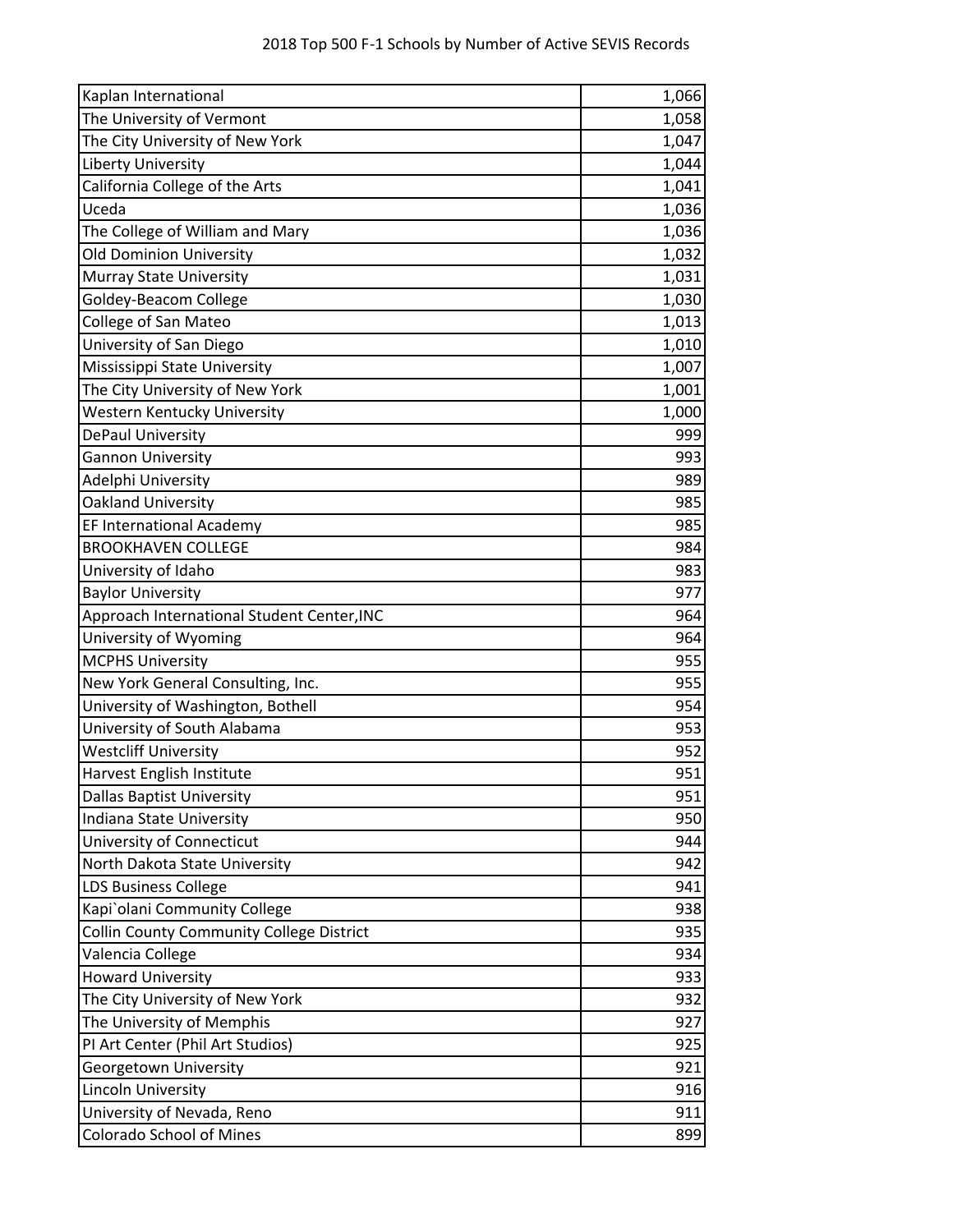| <b>Purdue University</b>                               | 895 |
|--------------------------------------------------------|-----|
| The University of Mississippi                          | 895 |
| Zoni Language Center, Inc.                             | 894 |
| Virginia International University                      | 893 |
| Arizona State University - Global Launch               | 892 |
| Mount Holyoke College                                  | 892 |
| Eastern Michigan University                            | 883 |
| <b>Texas State University</b>                          | 877 |
| Midwestern State University                            | 873 |
| East Los Angeles Community College                     | 868 |
| Kennesaw State University                              | 861 |
| Language Systems International                         | 859 |
| <b>Andrews University</b>                              | 854 |
| Valparaiso University                                  | 847 |
| California State University Long Beach                 | 843 |
| EF International Language Schools, Inc.                | 839 |
| University of Massachusetts Dartmouth                  | 836 |
| <b>Highline College</b>                                | 834 |
| <b>Emerson College</b>                                 | 829 |
| <b>Utah State University</b>                           | 828 |
| East Tennessee State University                        | 819 |
| <b>Chapman University</b>                              | 798 |
| The Fashion Institute of Design & Merchandising (FIDM) | 796 |
| <b>ASA College</b>                                     | 795 |
| <b>Troy University</b>                                 | 792 |
| California State University, Sacramento                | 792 |
| <b>Texas Christian University</b>                      | 787 |
| Maryland Institute College of Art                      | 786 |
| Long Island Conservatory / LISMA Language Center       | 784 |
| <b>Rivier University</b>                               | 774 |
| <b>Glendale Community College</b>                      | 773 |
| <b>Duquesne University</b>                             | 773 |
| <b>Western Illinois University</b>                     | 770 |
| Idaho State University                                 | 769 |
| <b>Eastern Illinois University</b>                     | 768 |
| <b>Bellevue University</b>                             | 765 |
| University of Louisiana at Lafayette                   | 762 |
| University of Washington Continuum College             | 762 |
| Kaplan International                                   | 756 |
| University of Central Arkansas                         | 749 |
| <b>Fordham University</b>                              | 740 |
| University of the Potomac                              | 737 |
| <b>Bradley University</b>                              | 737 |
| Mt. San Antonio Community College District             | 735 |
| EF International Language Schools, Inc.                | 734 |
| University of Louisville                               | 732 |
| <b>Underwood University</b>                            | 731 |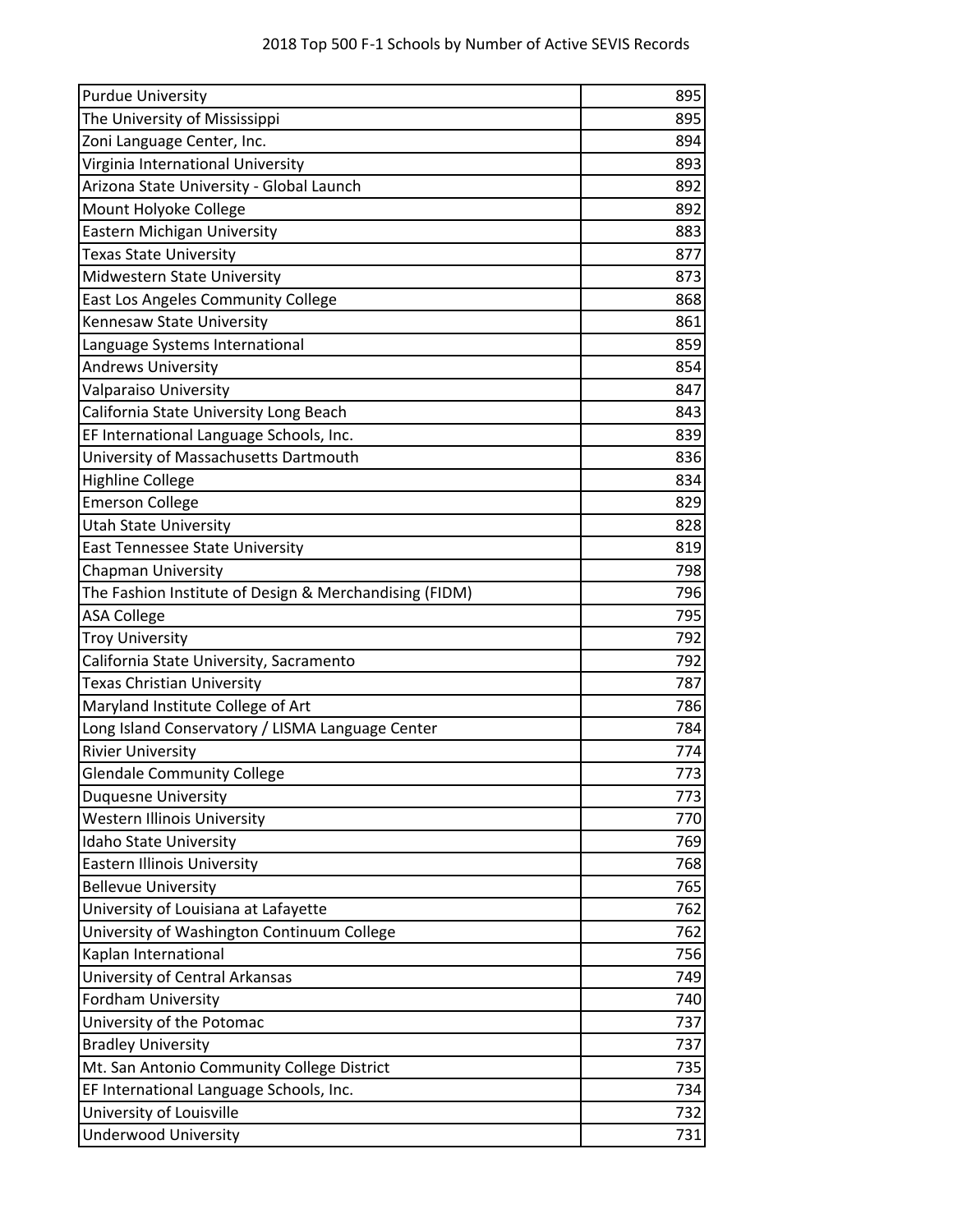| Eastern Washington University                             | 729 |
|-----------------------------------------------------------|-----|
| Illinois State University                                 | 721 |
| <b>Robert Morris University</b>                           | 720 |
| <b>Manhattan School of Music</b>                          | 718 |
| The City University of New York                           | 718 |
| <b>Boise State University</b>                             | 717 |
| Saginaw Valley State University                           | 717 |
| <b>Stanton University</b>                                 | 713 |
| University of Farmington                                  | 713 |
| Central Yeshiva Tomchei Tmimim Lubavitz                   | 711 |
| <b>Marquette University</b>                               | 710 |
| National University / San Diego                           | 709 |
| University of the Potomac                                 | 705 |
| <b>Catholic University of America</b>                     | 701 |
| The University of Alabama in Huntsville                   | 699 |
| University of St. Thomas                                  | 696 |
| <b>Bergen Community College</b>                           | 694 |
| Southern Utah University                                  | 688 |
| Southern Illinois University Edwardsville                 | 686 |
| Youngstown State University                               | 686 |
| Professional and Collegiate English International Academy | 686 |
| Lumos Language School                                     | 682 |
| California Lutheran University                            | 681 |
| Oklahoma Christian University                             | 678 |
| Tennessee State University                                | 676 |
| <b>Bluedata International Institute</b>                   | 670 |
| <b>Towson University</b>                                  | 668 |
| The Pennsylvania State University                         | 665 |
| University of Hartford                                    | 663 |
| University of Connecticut                                 | 660 |
| The University of North Carolina at Greensboro            | 660 |
| California State University, Chico                        | 659 |
| <b>Taylor Business Institute</b>                          | 659 |
| <b>Grand Canyon University</b>                            | 655 |
| <b>Berkeley College</b>                                   | 654 |
| EF International Language Schools, Inc.                   | 648 |
| Pensacola Christian College, Inc.                         | 646 |
| Calvin College                                            | 644 |
| <b>Stratford University</b>                               | 644 |
| Long Island Conservatory / LISMA Language Center          | 640 |
| EF International Language Schools, Inc.                   | 638 |
| MIDWESTERN CAREER COLLEGE                                 | 634 |
| The City University of New York                           | 633 |
| <b>Barry University</b>                                   | 628 |
| <b>CATS Academy Boston</b>                                | 628 |
| The University of Texas Health Science Center at Houston  | 628 |
| Johns Hopkins University Schl of Advanced Intl Studies    | 627 |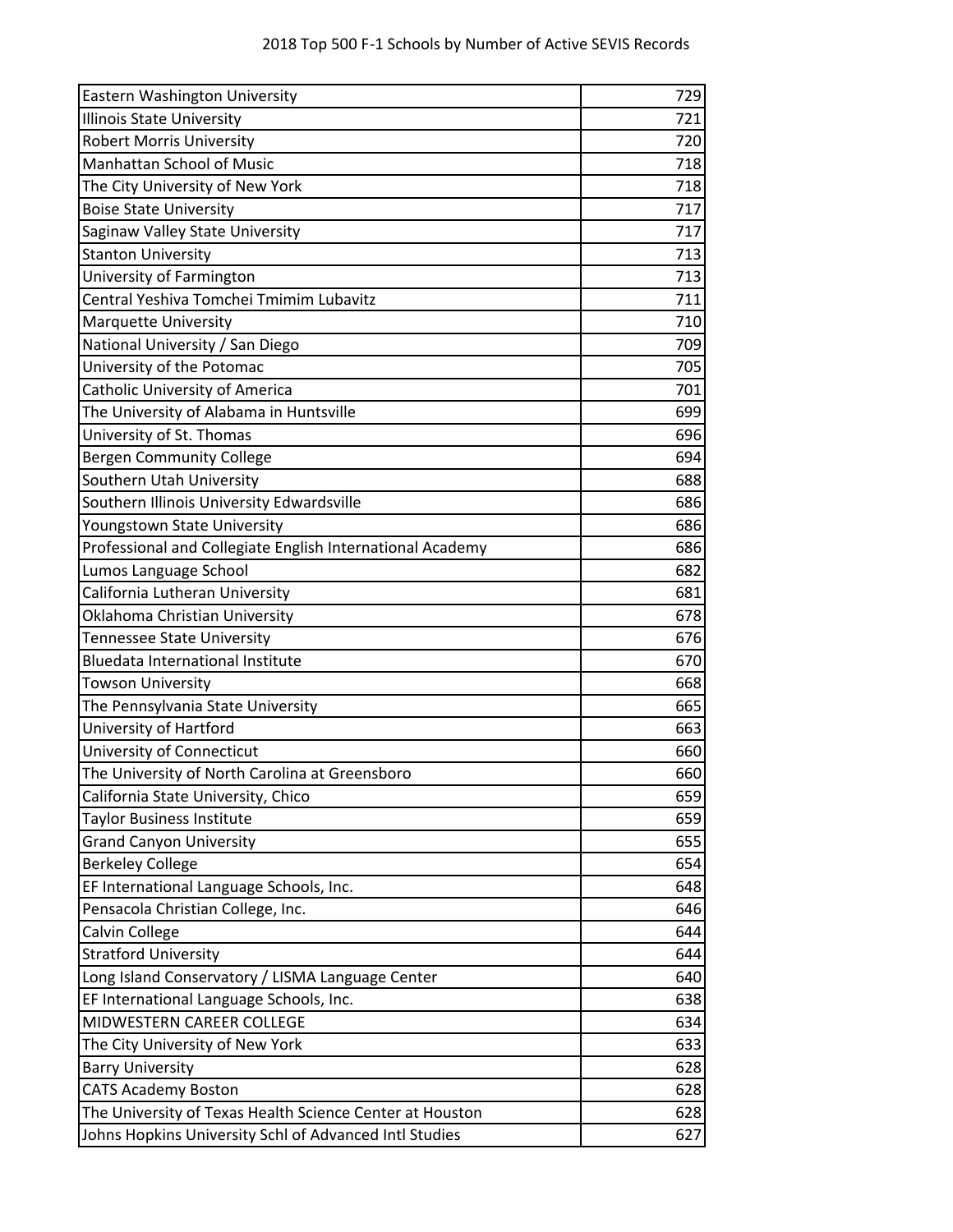| Texas A&M University - Corpus Christi       | 626 |
|---------------------------------------------|-----|
| <b>Governors State University</b>           | 625 |
| University of Arkansas at Little Rock       | 623 |
| Hawaii Pacific University                   | 620 |
| University of Missouri-St. Louis            | 620 |
| <b>Fairmont Private Schools</b>             | 619 |
| Kaplan International                        | 619 |
| James Madison University                    | 619 |
| CENTRAL PIEDMONT COMMUNITY COLLEGE          | 616 |
| <b>EC Boston</b>                            | 615 |
| Washington University of Virginia           | 614 |
| University of the District of Columbia      | 612 |
| <b>Golden Gate University</b>               | 611 |
| <b>McNeese State University</b>             | 611 |
| INDIANA INSTITUTE OF TECHNOLOGY             | 609 |
| Tennessee Technological University          | 608 |
| Seton Hall University                       | 606 |
| <b>Trine University</b>                     | 600 |
| City University of Seattle                  | 600 |
| <b>Central Washington University</b>        | 600 |
| EF International Language Schools, Inc.     | 597 |
| <b>IGlobal University</b>                   | 597 |
| <b>Marshall University</b>                  | 597 |
| Carnegie Mellon University                  | 596 |
| Louisiana Tech University                   | 596 |
| Columbia University in the City of New York | 595 |
| Ohlone College                              | 593 |
| The University of Texas at Tyler            | 593 |
| Thomas Jefferson University                 | 590 |
| Columbia University in the City of New York | 589 |
| Florida International University            | 585 |
| The Pennsylvania State University           | 585 |
| University of Rhode Island                  | 585 |
| Georgia Southern University                 | 584 |
| Northeastern University                     | 582 |
| State University of New York at New Paltz   | 580 |
| The City University of New York             | 577 |
| <b>Claremont Graduate University</b>        | 575 |
| University of Michigan-Flint                | 574 |
| <b>Emporia State University</b>             | 573 |
| CalUMS - Virginia Branch                    | 573 |
| Montverde Academy                           | 569 |
| Kaplan International                        | 568 |
| Brigham Young University-Hawaii             | 565 |
| Showa Boston Institute                      | 565 |
| College of Southern Nevada, NSHE            | 565 |
| University of Northern Iowa                 | 564 |